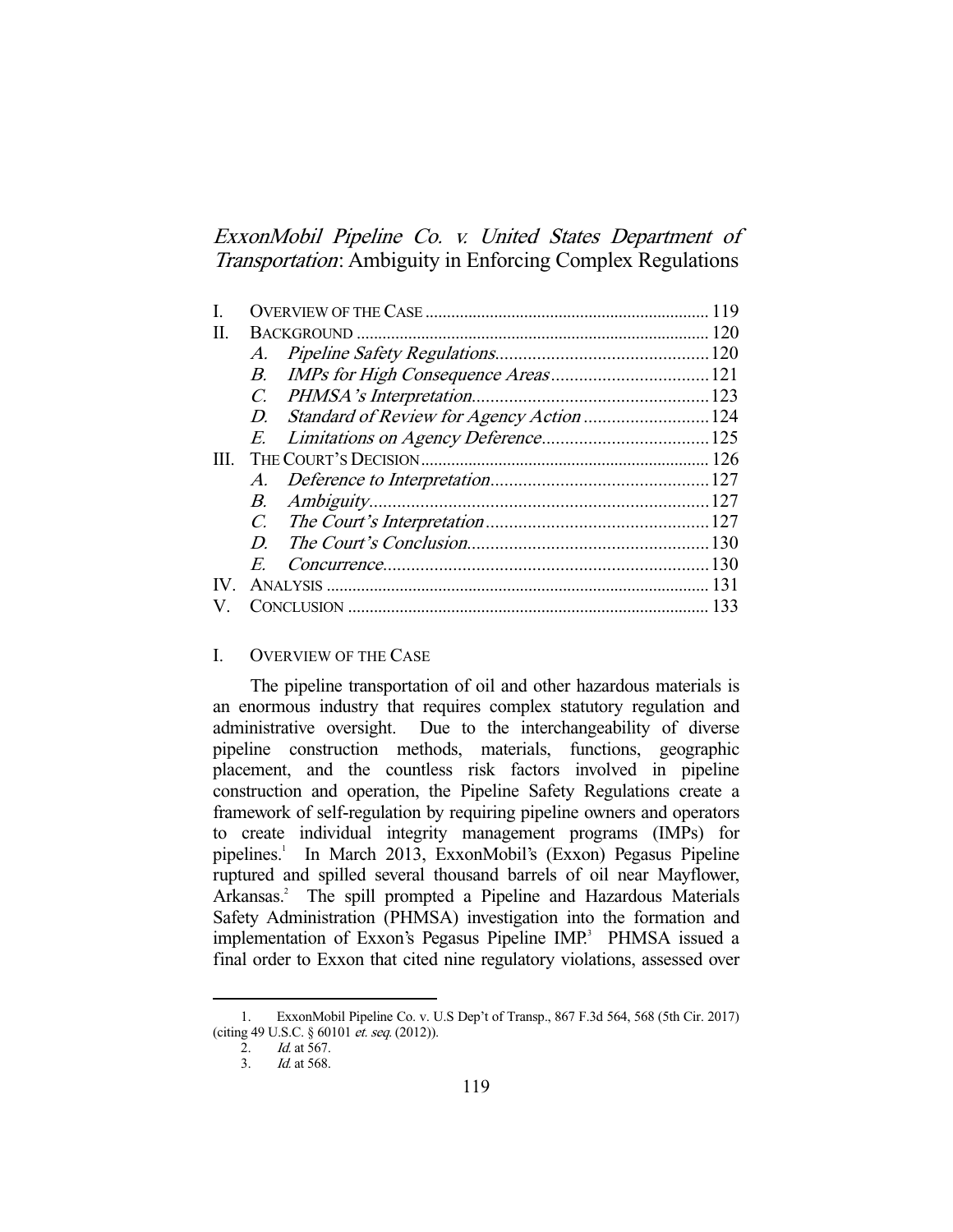\$2,600,000 in civil penalties, and ordered Exxon to correct its compliance violations.<sup>4</sup> Exxon disputed the final order in a hearing with PHMSA; when the final order was released, Exxon petitioned for judicial review of the final order, arguing the order was arbitrary and capricious.<sup>5</sup> The primary issue in the case required the court to determine if the agency's interpretation of the relevant regulations should be awarded deference, and whether Exxon satisfied its obligations under the Pipeline Safety Regulations.<sup>6</sup>

The final order and the court's analysis focused on  $\S$  195.452(e)(1) of the PHMSA regulations, which sets out risk factors for pipeline operators to "consider" when establishing a continual assessment program for pipeline segments in high consequence areas.<sup>7</sup> The court reasoned that because the use of the term "consider" in  $\S$  195.452(e)(1) was unambiguous, PHMSA should not be awarded deference to its interpretation of the regulation.<sup>8</sup> According to the court, the reasoning the agency used in its enforcement action was arbitrary and capricious because Exxon met its obligations under the plain textual interpretation of the regulation.<sup>9</sup> The court further reasoned that PHMSA's final report would be arbitrary and capricious even under the agency's interpretation as it denied Exxon fair notice that the PHMSA would apply a different interpretation of the regulation in the enforcement action.<sup>10</sup> The United States Court of Appeals for the Fifth Circuit held that PHMSA's enforcement action against Exxon was arbitrary and capricious because the agency's interpretation of the regulation did not warrant deference and Exxon reasonably complied with the regulation. ExxonMobil Pipeline Co. v. United States Department of Transportation, 867 F.3d 564, at 580 (5th Cir. 2017).

#### II. BACKGROUND

## A. Pipeline Safety Regulations

 Federal pipeline statutes give broad regulatory power to the Secretary of Transportation to enforce and improve regulations that protect the public against risks posed by pipeline transportation and

 <sup>4.</sup> Id. at 571.

 <sup>5.</sup> See id. at 567.

 <sup>6.</sup> Id. at 571.

 <sup>7.</sup> Id. at 572.

 <sup>8.</sup> Id. at 574.

 <sup>9.</sup> Id. at 578.

 $10.$  Id.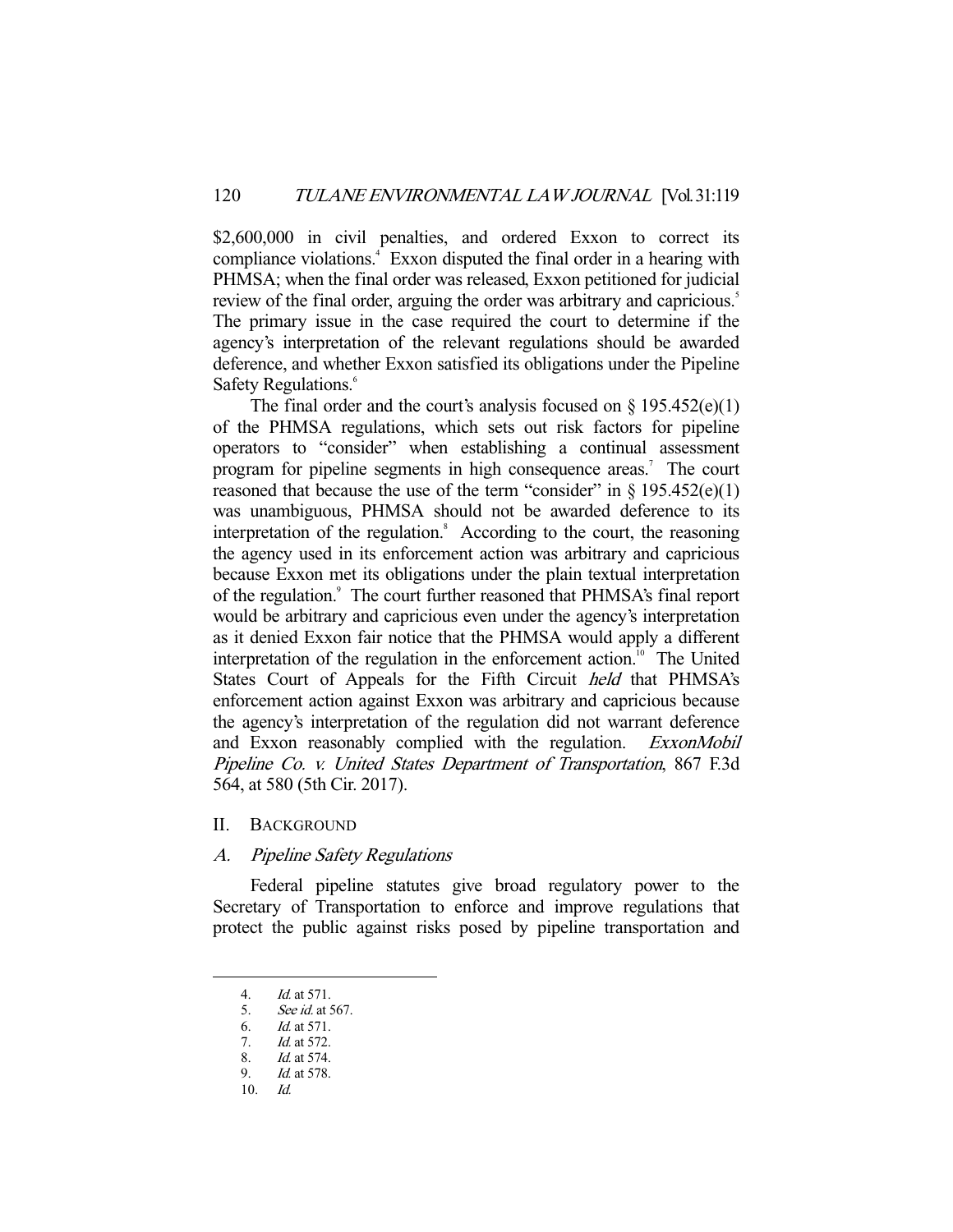pipeline facilities.<sup>11</sup> The regulations specifically direct the Secretary of Transportation to "prescribe minimum safety standards for pipeline transportation."<sup>12</sup>

 The Code of Federal Regulations further establishes regulatory authority and procedures for PHMSA to create rules and guidelines, provide notice of violations, hold hearings, assess civil penalties, and issue compliance orders to the owners and operators of pipelines.<sup>13</sup> Given the variance in building materials, location, and transported material in pipelines, the federal regulations require pipeline owners and operators to create specialized IMPs.14 The IMP must adequately meet the broad safety standards stipulated by federal regulation, as well as the specific standards PHMSA promulgates for each particular type of pipeline.15 The IMP is intended to transparently reveal how the operator categorizes pipeline segments and implements the plan according to its evaluation.<sup>16</sup> The regulations instruct the operator to create an IMP that prioritizes pipeline segments based on risk factors that make it more or less susceptible to failure.<sup>17</sup> The operator is further instructed to create a plan that applies assessment methods that "follow recognized industry practices."<sup>18</sup>

 A pipeline oil spill or violation will trigger a PHMSA investigation. During an investigation, the agency will review the cause of the spill and determine if there were deficiencies in the IMP or its application.<sup>19</sup> Since the relevant segment of the Pegasus Pipeline was in a high consequence area,  $\S$  195.452(e)(1) prescribed the particular risk factors Exxon had to "consider" in creating the continual assessment portion of the IMP for that segment. $20$ 

# B. IMPs for High Consequence Areas

 Pipeline operators are charged with the duty to create more scrupulous IMPs for segments of pipeline that could affect populated areas, commercial waterways, and unusually sensitive areas, which are

 <sup>11. 49</sup> U.S.C. § 60102(a)(1) (2012).

 <sup>12.</sup> Id.

<sup>13. 49</sup> C.F.R. § 190.1 (2017) (citing 49 U.S.C. § 60101 *et. seq.*).

 <sup>14. 49</sup> U.S.C. §§ 60108, 60118.

<sup>15. 49</sup> C.F.R. § 195.452(e)(1); see 49 U.S.C. § 60108.

 <sup>16. 49</sup> C.F.R. § 195.452(b)(5).

<sup>17.</sup> *Id.* § 195.452(e)(1); *accord* ExxonMobil Pipeline Co. v. U.S Dep't of Transp., 867

F.3d 564, 571 (5th Cir. 2017).

 <sup>18. 49</sup> C.F.R. § 195.452(b)(6).

<sup>19. 49</sup> U.S.C  $\check{g}$  60101 et. seq..

<sup>20. 49</sup> C.F.R. § 195.452(e)(1); see ExxonMobil, 867 F.3d at 572.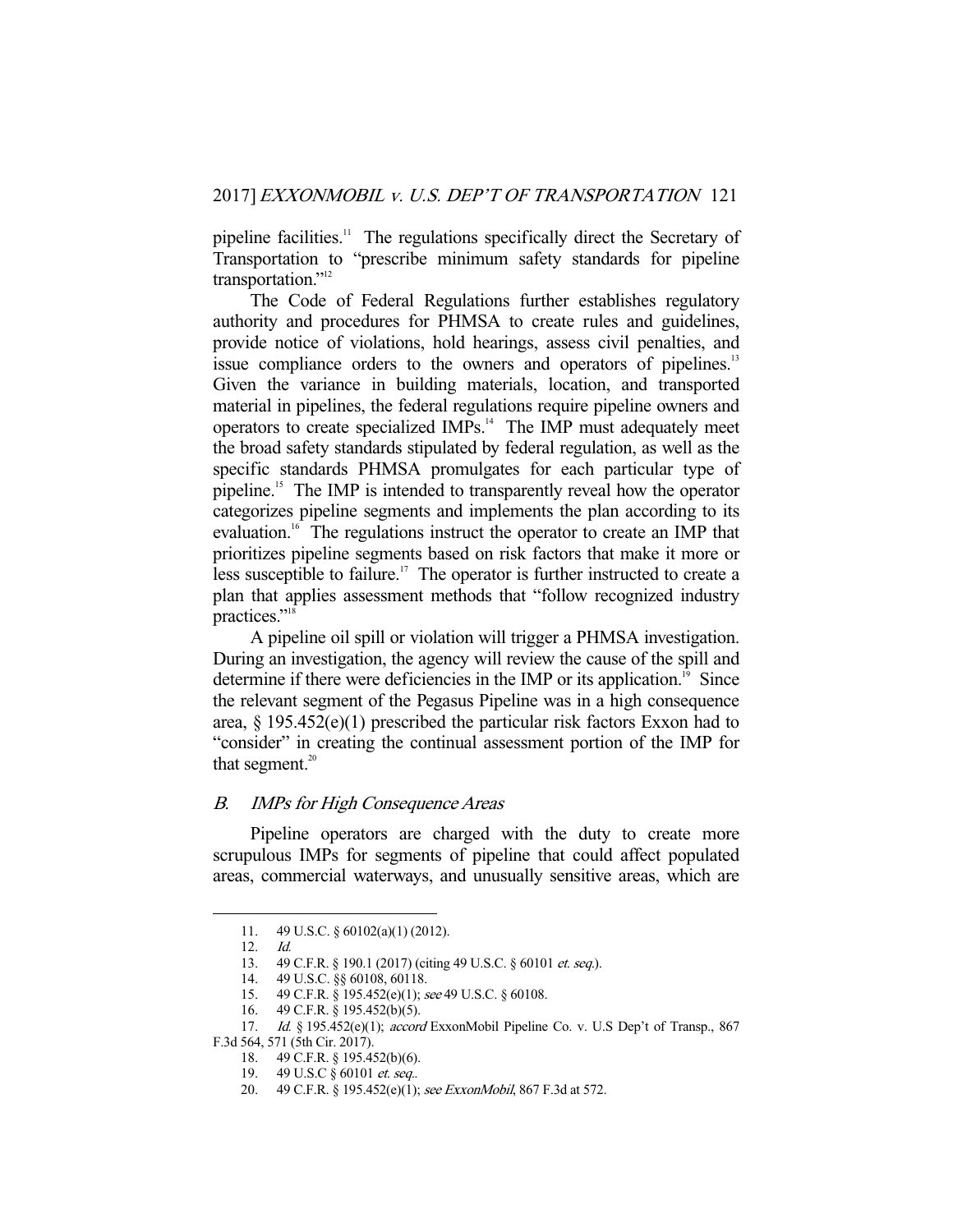termed "high consequence areas."<sup>21</sup> The regulations for pipeline segments in high consequence areas place an additional requirement on operators to assess certain types of pipe for susceptibility to longitudinal seam failure.<sup>22</sup> The relevant segment of the Pegasus Pipeline in the noted case was constructed out of pre-1970 low-frequency electric resistance welded steel "LF-ERW," which has a relatively high risk of longitudinal seam failure.<sup>23</sup> The regulations specify that if an LF-ERW segment is determined to be susceptible to longitudinal seam failure, the operator must use an integrity assessment method capable of "assessing seam integrity and of detecting corrosion and deformation anomalies."24 However, the regulations do not specify how operators must determine an LF-ERW segment's susceptibility to seam failure.<sup>25</sup>

 To address the gap in instruction and improve pipeline safety regulation guidelines for operators and enforcement agencies, PHMSA commissioned and published a technical task order on pre-1970 LF-ERW longitudinal seam evaluation referred to as the "Baker Report."<sup>26</sup> The report includes a decision tree that allows an operator, "by supplying appropriate data on a given segment, to determine if a seam-integrity assessment is required based on the federal pipeline integrity management regulations."<sup>27</sup>

 Ultimately, a sufficient IMP for a pre-1970 LF-ERW pipeline segment in a high consequence area should include an integrity assessment schedule and a process of continual evaluation that considers "all risk factors that reflect the risk conditions on a pipeline segment,"<sup>28</sup> and applies an assessment method capable of "assessing seam integrity and of detecting corrosion and deformation."<sup>29</sup> The IMP must be implemented and followed by an operator in a way that promptly "addresses all anomalous conditions the operator discovers through the integrity assessment" and notifies PHMSA if the assessment schedule

 <sup>21. 49</sup> C.F.R. §§ 195.450, 195.452.

<sup>22.</sup> *Id.* § 195.452(c)(1)(i).

 <sup>23.</sup> ExxonMobil, 867 F.3d at 568-69.

<sup>24.</sup> *Id.* at 569; 49 C.F.R. § 195.452(j)(5).

<sup>25.</sup> ExxonMobil, 867 F.3d at 569; see 49 C.F.R § 195.452.

<sup>26.</sup> ExxonMobil, 867 F.3d at 569; MICHAEL BAKER JR., OFFICE OF PIPELINE SAFETY, LOW FREQUENCY ERW AND LAP WELDED LONGITUDINAL SEAM EVALUATION 2, 10 (Apr. 2004), https://primis.phmsa.dot.gov/iim/docstr/TTO5\_LowFrequencyERW\_FinalReport\_Rev3\_April20 04.pdf (hereinafter BAKER REPORT).

<sup>27.</sup> BAKER REPORT, *supra* note 26, at 16.

 <sup>28. 49</sup> C.F.R. § 195.452(e)(1).

<sup>29.</sup> *Id.* § 195.452(j)(5).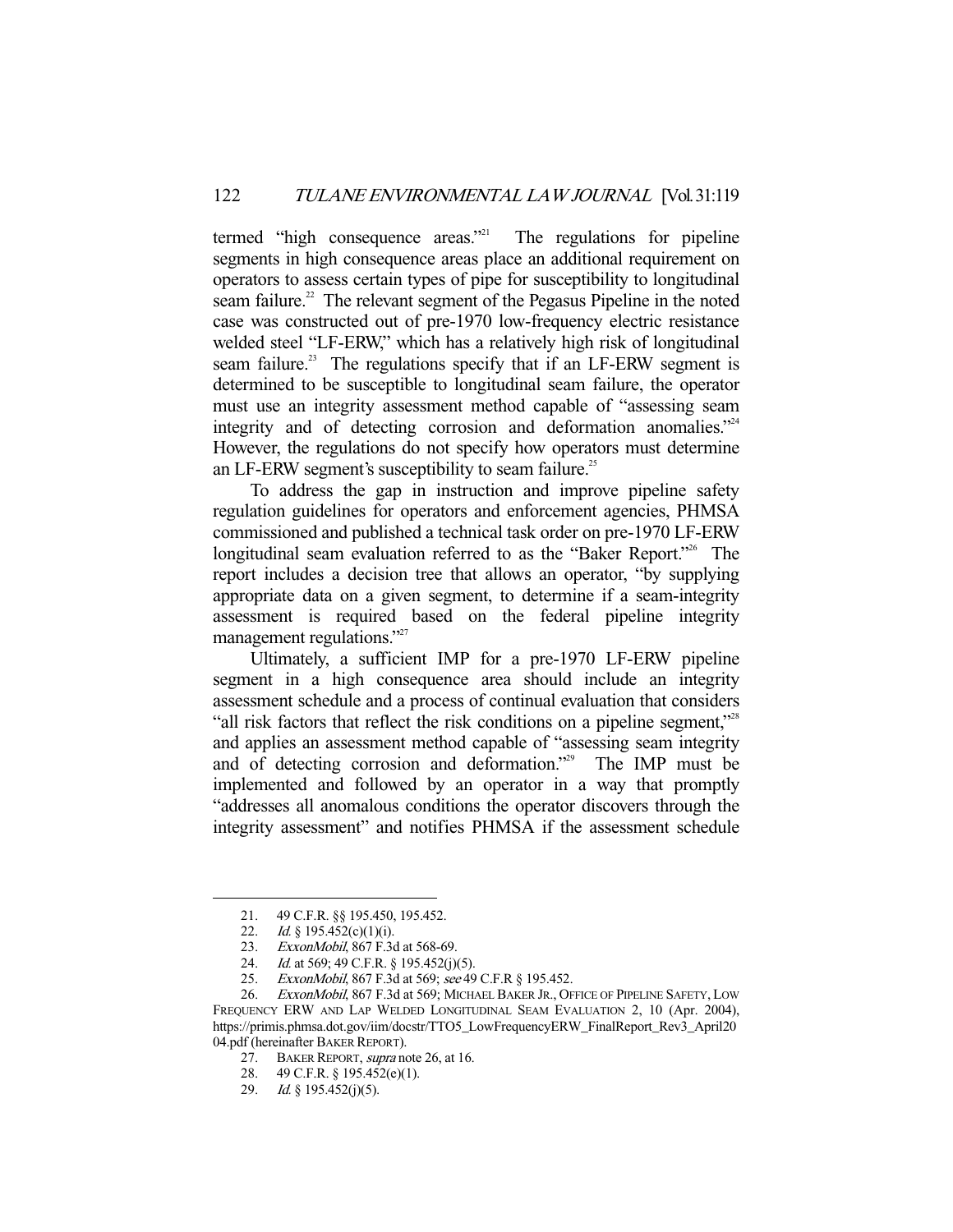cannot be kept or if remediation of an anomalous condition cannot be fulfilled.<sup>30</sup>

# C. PHMSA's Interpretation

 As a result of PHMSA's investigation into the Mayflower spill, PHMSA issued Exxon a final order citing nine total violations of the Pipeline Safety Regulations.<sup>31</sup> PHMSA found that Exxon violated § 195.452(e)1 "by failing to properly consider the susceptibility of its ERW pipe to seam failure when establishing its continual integrity assessment schedule based on all the risk factors on the Pegasus Pipeline.<sup>"32</sup> Violations 1 and 4 were based directly on the agency's finding that Exxon failed to "consider" all the risk factors under  $§$  195.452(e)(1). Violations 2, 3, and 7 were based on deficiencies in Exxon's IMP design.<sup>33</sup> PHMSA found that Exxon failed to consider the appropriate risk factors established under  $\S 195.452(e)(1)$  and thus failed to correctly determine the pipeline's susceptibly to seam failure. Accordingly, PHMSA concluded that the IMP for the Pegasus Pipeline was deficient because it relied on Exxon's determination that the Pegasus Pipeline was insusceptible to seam failures.<sup>34</sup> PHMSA reasoned that Exxon's reliance on the Baker Report decision tree was insufficient "consideration" under the regulatory requirement of  $\S 195.452(e)(1)^{35}$  In light of the history of seam-related failures in the relevant pipeline section and the lack of consideration for "toughness" in the Baker Report's decision tree, PHMSA found that Exxon's methodology for creating a continual assessment program compliant with PHMSA regulations violated the Pipeline Safety Regulations.<sup>36</sup>

PHMSA concluded that under its interpretation of  $\S$  195.452(e)(1), proper "consideration" of all the relevant risk factors for the Pegasus Pipeline compelled Exxon to reach a certain outcome.<sup>37</sup> Under PHMSA's interpretation, Exxon was required to determine that the relevant section of the pipeline was susceptible to seam failure to comply with the consideration element in  $\S$  195.452(e)(1).<sup>38</sup>

-

38. See id.

 <sup>30.</sup> Id. § 195.452(b)(5), (h).

 <sup>31.</sup> ExxonMobil, 867 F.3d at 571.

 <sup>32.</sup> Id. at 570.

 <sup>33.</sup> Id.

 <sup>34.</sup> Id.

<sup>35.</sup> *Id.* at 570-71.

 <sup>36.</sup> Id.

 <sup>37.</sup> Id. at 572-73.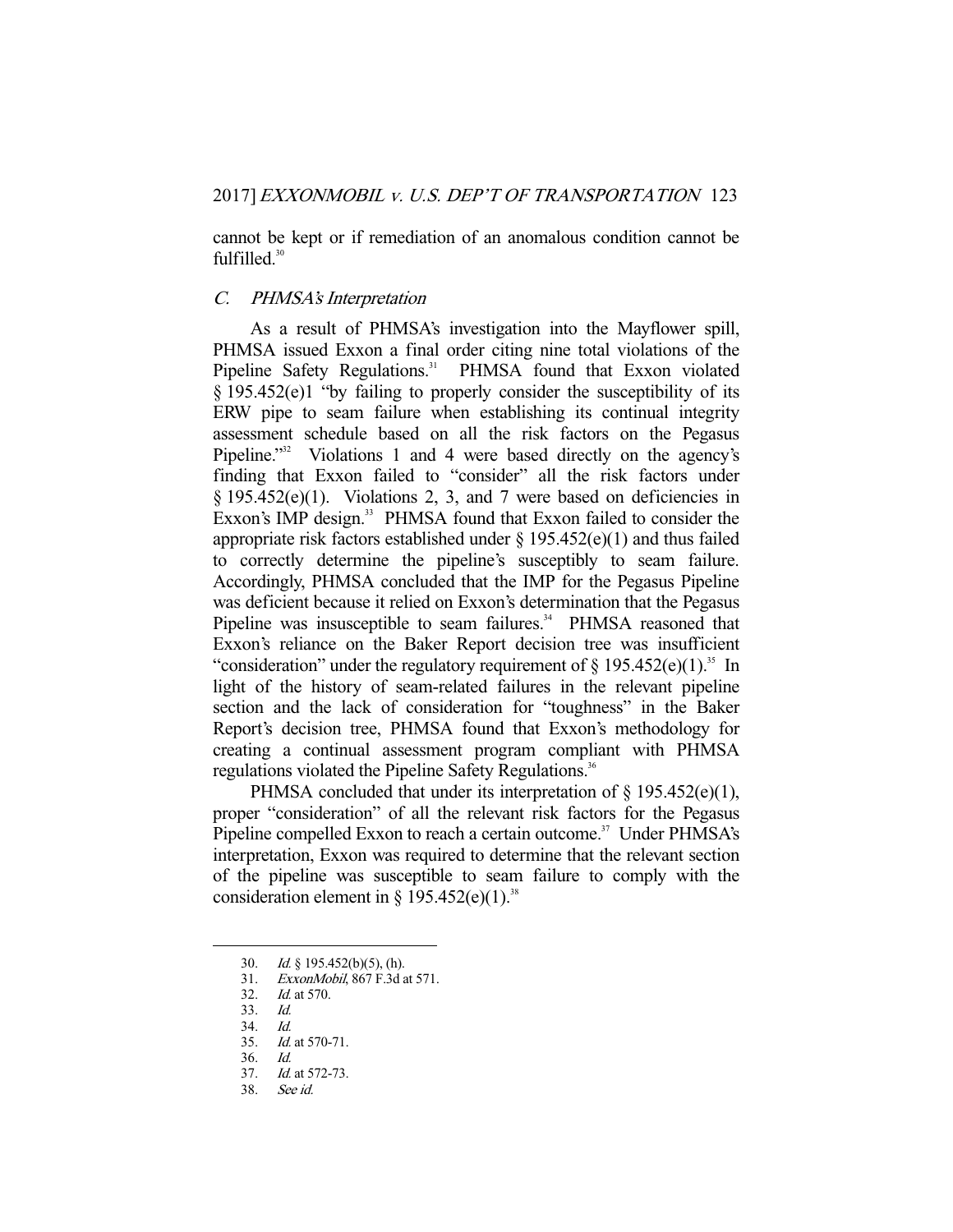Item 8 was based on  $\S 195.452(b)(5)$ , which requires operators to implement the written IMP.<sup>39</sup> Under the IMP, Exxon was required to report its use of a Threat Identification Risk Assessment program to PHMSA.<sup>40</sup> While Exxon reported it had used the appropriate tool to determine if repairs were necessary, they did not actually "run the appropriate tool" until two years later. $41$  PHMSA levied a \$783,300 fine against Exxon because it determined the violation had "the highest level of gravity because the violation was a causal factor in the Mayflower Accident . . . [Exxonmobil] had an elevated degree of culpability and . . . no good faith credit was warranted."<sup>42</sup>

### D. Standard of Review for Agency Action

 When an agency's action is under judicial review, a court will apply the standard of review prescribed by the Administrative Procedure Act (APA), unless an applicable statute imposes a different standard.<sup>43</sup> "The reviewing court shall decide all relevant questions of law, interpret constitutional and statutory provisions, and determine the meaning or applicability of the terms of an agency action."<sup>44</sup> If necessary, a court may set aside agency findings and actions that are arbitrary and capricious, in excess of statutory authority, unsupported, unwarranted by the facts of the case, or not in accordance with the law.<sup>45</sup>

 The plaintiff bears the burden of overcoming the presumption of validity of the agency action to prove it was arbitrary and capricious.<sup>46</sup> Under the highly deferential arbitrary and capricious standard, a court "focuses on whether an agency articulated a rational connection between the facts found and the decision made."<sup>47</sup> A court will disregard "*post*hoc" rationalizations and evaluate the action based on the agency's stated reasoning at the time of the decision.<sup>48</sup> Put another way, a court will be highly deferential to the agency's determinative rationale at the time of

 <sup>39.</sup> Id. at 571.

 <sup>40.</sup> Id. at 581.

 <sup>41.</sup> Id.

<sup>42.</sup> Id. at 582-83 (quoting PHMSA's final order) (citation omitted).

 <sup>43. 5</sup> U.S.C. § 706 (2012); see 49 U.S.C. § 60119(a)(3) (2012).

 <sup>44. 5</sup> U.S.C. § 706.

 <sup>45.</sup> Id. § 706.

 <sup>46.</sup> ExxonMobil, 867 F.3d at 571 (citing La. Pub. Serv. Comm'n v. FERC, 761 F.3d 540, 558 (5th Cir. 2014)).

<sup>47.</sup> Id. (citing Pension Benefit Guar. Corp. v. Wilson N. Jones Mem'l Hosp., 374 F.3d 362, 366 (5th Cir. 2004)).

 <sup>48.</sup> Id. (quoting Luminant Generation Co. v. E.P.A., 675 F.3d 917, 925 (5th Cir. 2012)).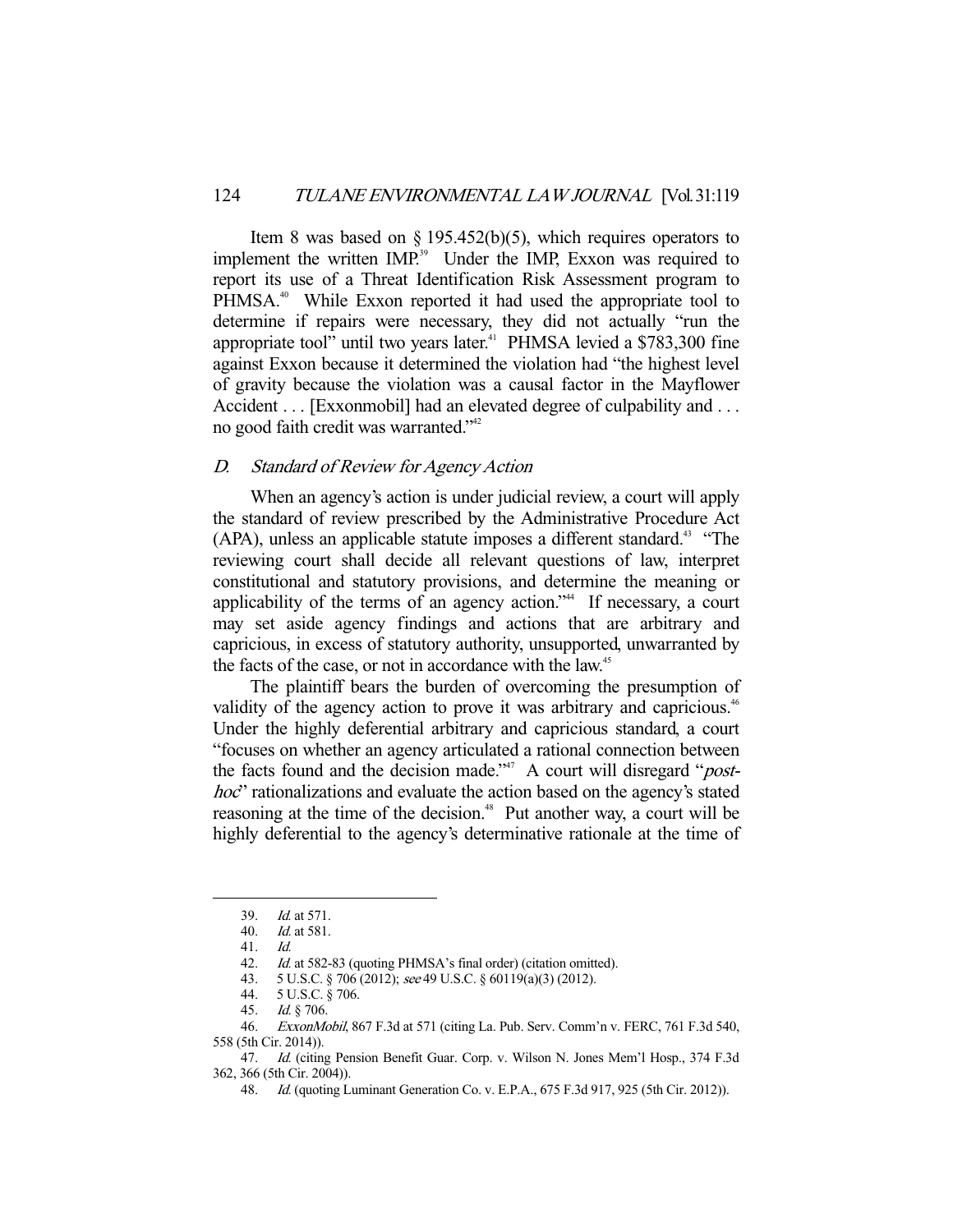the action as long as the decision is in accordance with the law and can be reasonably discerned from the facts.<sup>49</sup>

## E. Limitations on Agency Deference

 While generally awarding deference during the review of agency actions, a court will look at the specific type of action to determine if it is "arbitrary, capricious, an abuse of discretion, or otherwise not in accordance with the law."50 When an agency action involves an interpretation of the agency's own regulation, the regulation must be ambiguous and the interpretation must be in line with the purpose of regulation for a court to defer to an agency's interpretation.<sup>51</sup>

In *Auer v. Robbins*, the Supreme Court of the United States applied highly deferential review of an agency interpretation of a regulation.<sup>52</sup> In that case, petitioners sought judicial review of the Secretary of Labor's enforcement of disciplinary pay reduction under the Department of Labor's own regulation. $53$  The regulation stated that disciplinary pay reduction was "subject to" certain factors, and the Court held that this phrase "bears the meaning the Secretary assigns."54 Further, the Court's reading of the regulation allowed for several reasonable interpretations, none of which precluded the Secretary's interpretation.<sup>55</sup> The Supreme Court held that deference should be awarded to the Secretary of Labor's interpretation of the ambiguous regulation because it was not clearly erroneous or inconsistent with the regulation and the interpretation reflected fair and considered judgment.<sup>56</sup>

In *Anthony v. United States*, the petitioner sought to overturn an Internal Revenue Service (IRS) interpretation of an estate tax regulation that led to a higher valuation of the petitioner's estate.<sup>57</sup> The court began its review by determining whether the regulation's plain language was ambiguous.<sup>58</sup> The court found that the regulation's language was broad and required a determination subject to factors such as "contingency,

<sup>49.</sup> Id. (citing Pension Benefit Guar. Corp., 374 F.3d at 366).

 <sup>50. 5</sup> U.S.C. § 706(2)(a).

<sup>51.</sup> ExxonMobil, 867 F.3d at 573 (quoting Delek Ref., Ltd. v. OSHRC, 845 F.3d 170, 175 (5th Cir. 2016)); see also Auer v. Robbins, 519 U.S. 452, 461 (1997); Martin v. OSHRC, 499 U.S. 144, 150-51 (1991).

 <sup>52.</sup> Auer, 519 U.S. at 461 (citing Bowels v. Seminole Rock & Sand Co., 325 U.S. 410, 414 (1945)).

<sup>53.</sup> Id. at 456 (citing 29 C.F.R § 541.118(a) (2017)).

 <sup>54.</sup> Id. at 461.

<sup>55.</sup> *See id.* at 461-62.

 <sup>56.</sup> Id. at 461.

 <sup>57.</sup> Anthony v. United States, 520 F.3d 374, 380 (5th Cir. 2008).

 <sup>58.</sup> Id.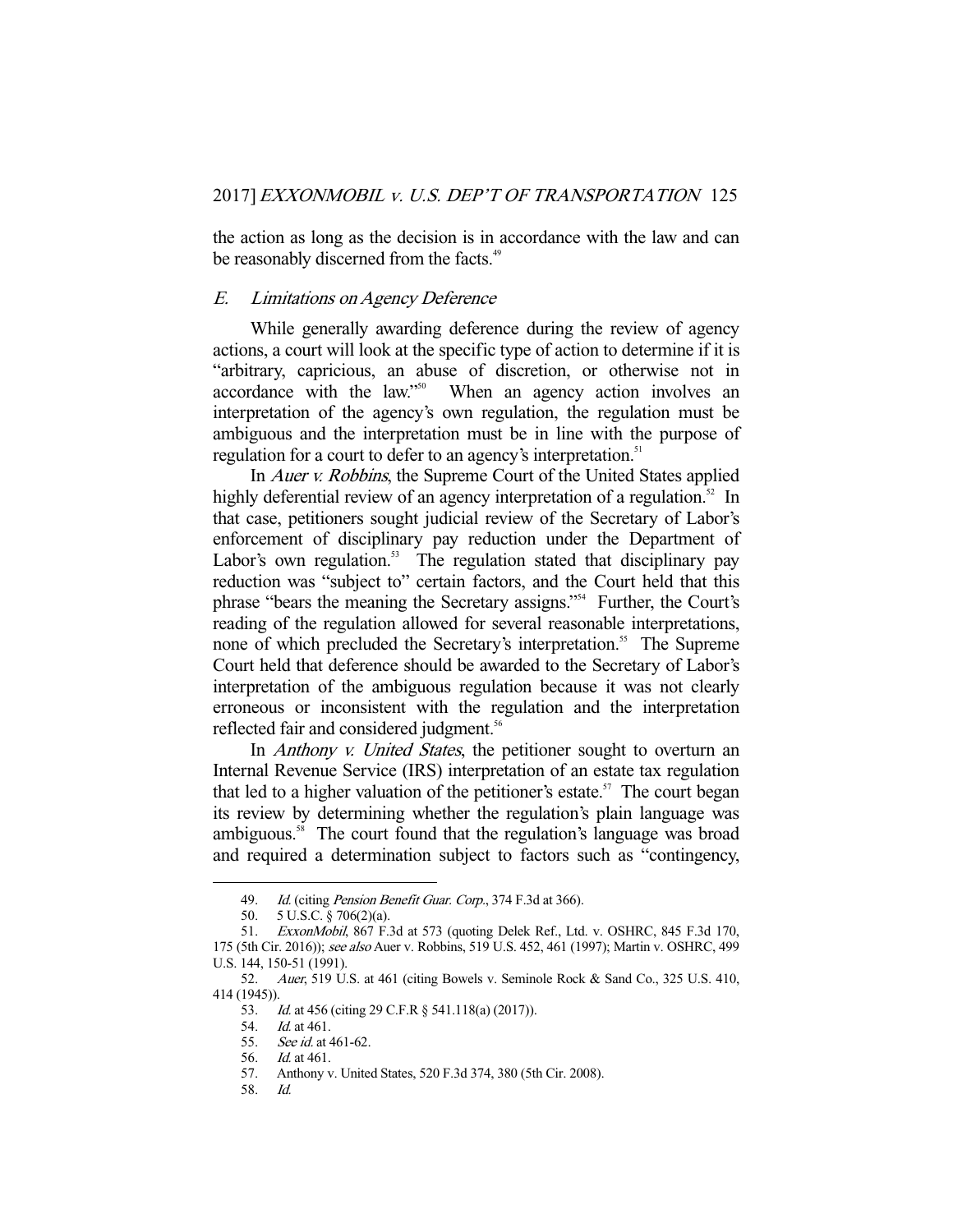power, or other restriction[s]."59 The court found that the required determination was sufficiently ambiguous to allow more than one reasonable interpretation.<sup>60</sup> The court then reviewed the agency's The court then reviewed the agency's interpretation to ensure the interpretation effectuated the regulation's purpose.<sup>61</sup> The court found that, although the agency's interpretation lacked certain accuracy, the interpretation upheld Congress' stated "preference for convenience and certainty over accuracy in the individual case."62 Thus, the court held that the IRS should be awarded deference to its interpretation of its own ambiguous regulation.<sup>63</sup>

 One further requirement for granting Auer deference in enforcement actions is fair notice of the agency's interpretation of the regulation.<sup>64</sup> In *Employer Solutions Staffing Group II, L.L.C. v. Office* of the Chief Administrative Hearing Officer, the court analyzed whether the petitioner was given fair notice of an agency's interpretation of its own regulation.<sup>65</sup> The court reasoned that because the agency was seeking to enforce a financial penalty, *inter alia*, the regulated party must have fair notice.<sup>66</sup> The court found that for the agency's interpretation of the regulation to be enforceable, it must be ascertainable from the words of the regulation itself or through overt and sufficient promulgation of the interpretation. $\delta$  The court held that because the agency's interpretation of the regulation imposed obligations on the regulated party that were not reasonably ascertainable, the interpretation could not be granted *Auer* deference.<sup>68</sup>

## III. THE COURT'S DECISION

In the noted case, the Fifth Circuit followed the *Auer* methodology to determine if PHMSA's final order regarding the Mayflower spill should be afforded deference. Pursuant to that framework, the court

 <sup>59.</sup> Id. (quoting 26 C.F.R § 20.7520-3(b)(1)(ii) (2017)).

 <sup>60.</sup> See id. at 380-81.

 <sup>61.</sup> Id. at 380 (quoting Jochum v. Pico Credit Corp., 730 F.2d 1041, 1047 (5th Cir. 1984)).

 <sup>62.</sup> Id. at 382 (quoting Cook v. Comm'r of the I.R.S., 349 F.3d 850, 854-55 (5th Cir. 2003)).

 <sup>63.</sup> See id. at 384.

 <sup>64.</sup> ExxonMobil Pipeline Co. v. U.S Dep't of Transp., 867 F.3d 564, 572 (5th Cir. 2017).

 <sup>65.</sup> Emp'r Sols. Staffing Grp. II, L.L.C. v. Office of the Chief Admin. Hearing Officer, 833 F.3d 480, 487-89 (5th Cir. 2016).

 <sup>66.</sup> Id. at 487 (quoting Diamond Roofing Co. v. Occupational Safety & Health Rev. Comm'n, 528 F.2d 645, 649 (5th Cir. 1976)).

 <sup>67.</sup> Id. (citing Diamond Roofing, 528 F.2d at 649).

 <sup>68.</sup> Id. at 487-89; see also Diamond Roofing, 528 F.2d at 649; Christopher v. SmithKline Beecham Corp., 567 U.S. 142, 155 (2012).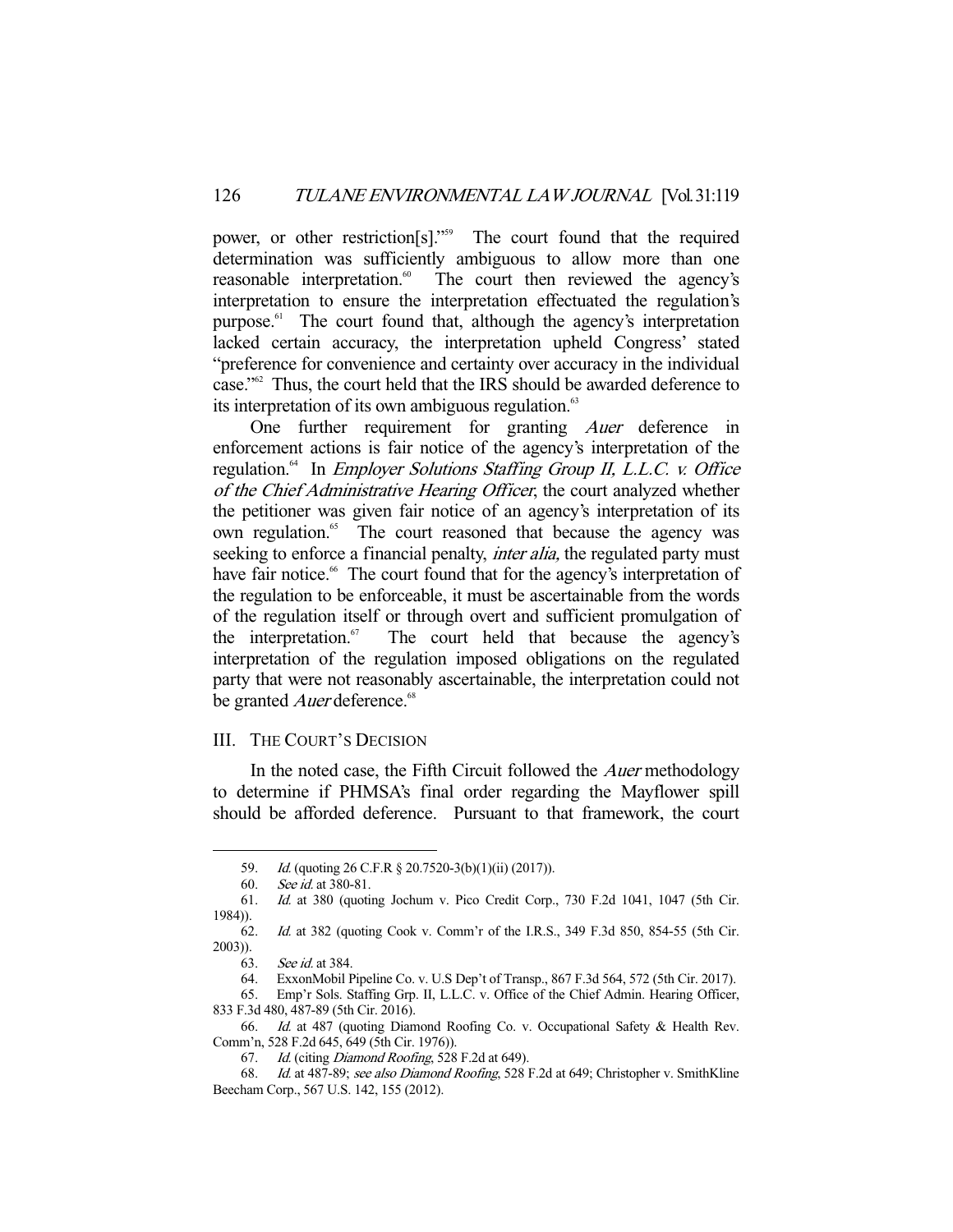determined that  $(1) \S 195.452(e)(1)$  is unambiguous,  $(2)$  PHMSA is not awarded deference to its interpretation of  $\S$  195.452(e)(1), (3) the finding of items 1 through 4 and 7 in the final order were based on an arbitrary and capricious interpretation of  $\S$  195.452(e)(1), (4) items 1 through 4 and 7 of the final order and their corresponding civil penalties and compliance orders must be vacated, and (5) the final order must be remanded to PHMSA for reevaluation of the civil penalties for item 8 in light of the court's decision.<sup>69</sup>

# A. Deference to Interpretation

 When reviewing the final order under the APA's arbitrary and capricious standard, the court looked to the determinative reasoning stated by the agency in the enforcement action. The court reviewed items 1 through 4 and 7, which were based on PHMSA's finding that Exxon violated  $\S 195.452(e)1$ , "by failing to properly consider the susceptibility of its ERW pipe to seam failure when establishing a continual integrity assessment schedule based on all the risk factors on the Pegasus Pipeline."<sup>70</sup> The court reviewed the finding of item 8, which was based on PHMSA's determination that Exxon misrepresented its compliance with the IMP and that the misrepresentation was of the highest gravity in contributing to the spill. $71$ 

### B. Ambiguity

 The court applied the reasoning from Anthony to determine if the regulation was ambiguous. By the plain language of the regulation, the court determined that "consider" in the context of  $\S$  195.452(e)(1) was unambiguous in requiring Exxon to "carefully undergo an informed decision-making process in good faith, reasonably taking into account all relevant risk factors in reaching a decision."<sup>2</sup> Finding the regulation unambiguous, the court held that the *Auer* deference was inapplicable.<sup>73</sup>

# C. The Court's Interpretation

 Next, the court reviewed the record to determine if Exxon's consideration process was sufficient in light of the plain language

 <sup>69.</sup> ExxonMobil, 867 F.3d at 584.

<sup>70.</sup> *Id.* at 570 (quoting PHMSA's final order) (citations omitted).

 <sup>71.</sup> Id. at 582.

 <sup>72.</sup> Id. at 573.

 <sup>73.</sup> Id. at 571.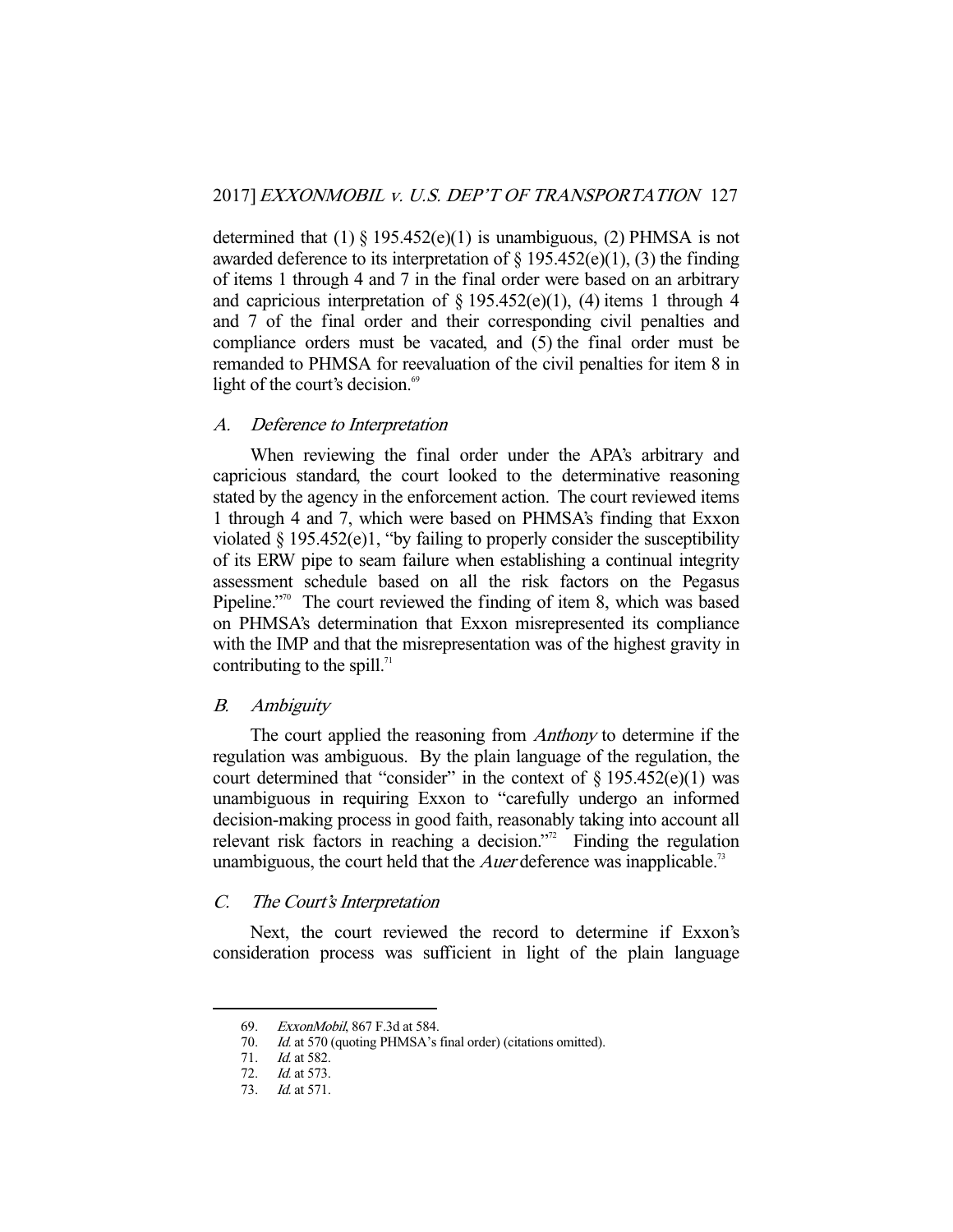meaning of  $\S 195.425(e)(1).^{74}$  The pipeline regulations require the operator to determine the susceptibility of pre-1970 LF-ERW segments in creating its continual assessment schedule.<sup>75</sup> Using the Baker Report decision tree, Exxon determined the relevant pipeline section was not susceptible to seam failure.<sup>76</sup> Exxon hired John F. Kiefner, Ph.D., the coauthor of the Baker Report, to ensure it had correctly applied the decision tree in its determination of insusceptibility for the relevant pipe segments.<sup>77</sup> Based on Exxon and Dr. Kiefner's determination, Exxon developed its IMP in accordance with the regulatory requirements for an LF-ERW segment that was not susceptible to seam failure.<sup>78</sup>

 Under PHMSA's interpretation of the regulation, Exxon's reliance on the Baker Report decision tree to determine the pipeline segment's susceptibility was insufficient because its reliance allowed Exxon to improperly consider the history of seam failure and the decision tree did not address pipe "toughness."79 Because PHMSA found that § 195.452(e)(1) compelled Exxon to find the relevant pipeline segment susceptible to seam failure, PHMSA concluded that Exxon had failed to consider all the relevant risk factors.<sup>80</sup> While the Baker Report addressed toughness and other factors differently throughout the report than it did in the decision tree, the court found the report made a "clear pronouncement that the decision tree is the means of determining susceptibility."<sup>81</sup> The court also found that the Baker Report reflected industry practices and was provided as a guide for making the relevant determination under  $\S$  195.452(e)(1). Ultimately, the court found that Exxon successfully adhered to the consideration process mandated by  $\S 195.452(e)(1)$  by relying on the Baker Report decision tree.<sup>82</sup>

 After concluding that Exxon complied with the regulatory requirements of  $\S$  195.425(e)(1), the court addressed the validity of PHMSA's interpretation of  $\S 195.452(e)(1)$  in its action against Exxon.<sup>83</sup> The court found that PHMSA's final order, which critiqued Exxon's reliance on the decision tree, was paradoxical because the agency itself commissioned the report, published and recommended the report on its

 <sup>74.</sup> Id. at 570-73.

 <sup>75. 49</sup> C.F.R. § 195.452(c)(1)(i), (j)(5) (2017).

 <sup>76.</sup> ExxonMobil, 867 F.3d at 575-77.

<sup>77.</sup> *Id.* at 576.<br>78. *Id.* at 576-

*Id.* at 576-77.

<sup>79.</sup> *Id.* at 572, 576.

 <sup>80.</sup> Id.

Id. at 577 (quoting BAKER REPORT, supra note 26, at 25).

<sup>82.</sup> Id. at 577; see also 49 C.F.R. § 195.452(b)(6) (2017).

<sup>83.</sup> ExxonMobil, 867 F.3d at 574-78.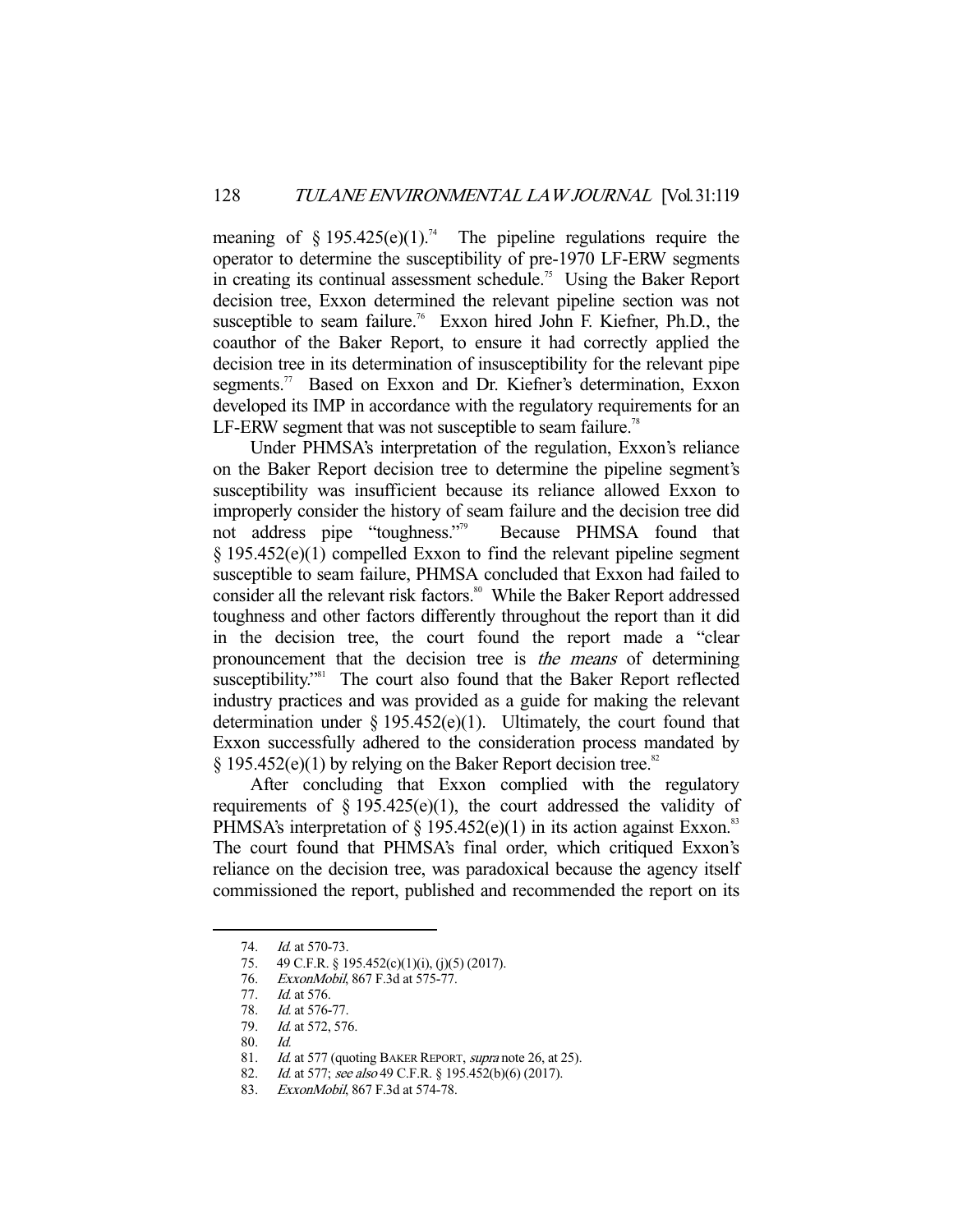website, incorporated the report into its enforcement manual, and relied on it for prior enforcement decisions.<sup>84</sup> Further, the court found that § 195.452(e)(1) placed a process-based decision requirement on the pipeline operator, which, contrary to PHMSA's argument, does not compel a certain outcome.<sup>85</sup> The court concluded that PHMSA's interpretation of the regulation was contradicted by the record. $86$ Therefore, the court held that PHMSA's interpretation was arbitrary and capricious.<sup>87</sup>

 Assuming arguendo that PHMSA should be awarded Auer deference, the court found that the enforcement of the regulation under PHMSA's interpretation would still fail the fair notice standard set forth in *Employers*. Since PHMSA's final order placed monetary penalties on Exxon, Exxon needed fair notice of the agency's interpretation of  $§$  195.452(e)(1).<sup>88</sup> The court found that the rule relied on by PHMSA required Exxon to find the relevant pipeline section susceptible to seam failure and discounted Exxon's findings under the Baker Report. The court reasoned that Exxon could not have reasonably ascertained PHSMA's interpretation of the regulation at the time Exxon developed their continual assessment program because they did not have fair notice.<sup>89</sup> Further, the court held that PHMSA never notified Exxon that it would fault Exxon for reliance on the Baker Report decision tree.<sup>90</sup> Accordingly, the court found that PHMSA's interpretation constituted a "post-hoc" rationalization that deprived Exxon of fair notice.<sup>91</sup> Therefore, the court held that PHMSA was barred from applying its interpretation to exclude Baker Report findings even if the regulation was ambiguous. $92$ 

 The court affirmed the PHMSA finding of item 8 because Exxon had in fact mispresented its compliance with the  $IMP<sup>93</sup>$ . The agency ran the IMP-required test on the pipeline shortly before the spill and failed to identify any defect.<sup>94</sup> However, the court reasoned that even if Exxon had complied, they too would have failed to identify any defect in the

- 86. *Id.* at 577; see 5 U.S.C. § 706(2)(a), (e) (2012).
- 87. ExxonMobil, 867 F.3d at 577; 5 U.S.C. § 706(2)(a), (e).

 <sup>84.</sup> Id. at 576-77.

 <sup>85.</sup> Id.

<sup>88.</sup> ExxonMobil, 867 F.3d at 578; e.g., Emp'r Sols. Staffing Grp. II, L.L.C. v. Office of the Chief Admin. Hearing Officer, 833 F.3d 480, 487-89 (5th Cir. 2016).

 <sup>89.</sup> ExxonMobil, 867 F.3d at 579.

 <sup>90.</sup> Id. at 580.

 <sup>91.</sup> Id. at 579.

 <sup>92.</sup> Id. at 580.

 <sup>93.</sup> Id. at 583.

 <sup>94.</sup> Id.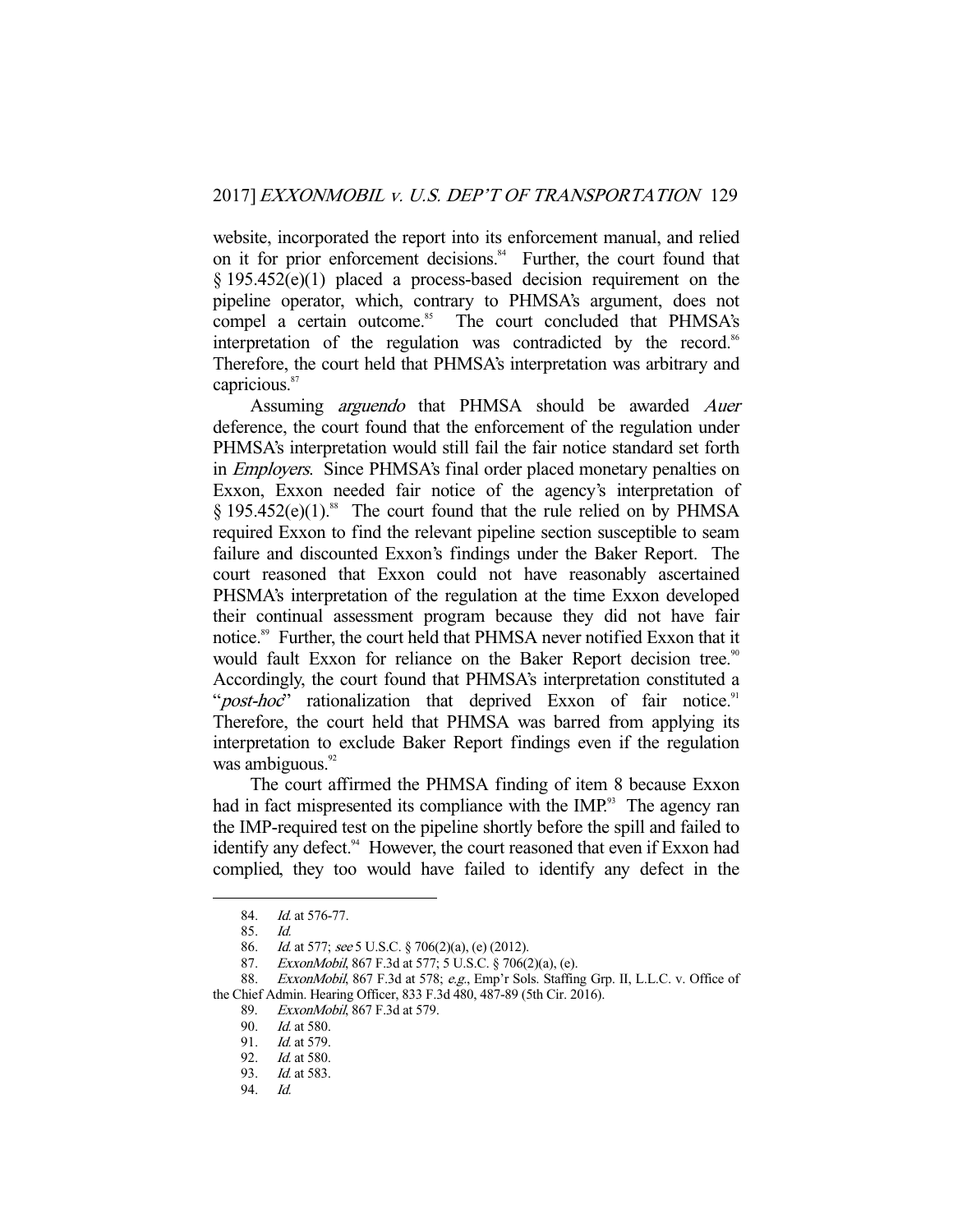pipeline; thus, the violation was not a causal factor in the spill.<sup>95</sup> PHMSA further contended the IMP specified the wrong tool for the assessment because it was chosen based on Exxon's reliance on the Baker Report decision tree.<sup>96</sup> As the court already determined PHMSA's findings were arbitrary and capricious insofar as they were contrary to Exxon's reliance on the Baker Report, the court remanded the \$783,300 civil penalty to be reassessed in light of its decision.<sup>97</sup>

### D. The Court's Conclusion

Because the court concluded  $\S 195.452(e)(1)$  was unambiguous, the court found that PHMSA's interpretation did not warrant Auer deference and was arbitrary and capricious.<sup>98</sup> Further, the court held that PHMSA's enforcement of the interpretation deprived Exxon of fair notice.<sup>99</sup> Accordingly, the court vacated items 1 through 4 and 7 of the final order and their corresponding civil penalties and compliance orders because they were based on PHMSA's inapplicable interpretation.<sup>100</sup> Item 8 was remanded to the agency for reassessment of the civil penalty, as it was calculated under PHMSA's improper interpretation.<sup>101</sup>

## E. Concurrence

 The concurrence agreed with the majority's finding that Exxon lacked fair notice of PHMSA's interpretation, thus proscribing the application of *Auer* deference.<sup>102</sup> However, the concurrence disputed the majority's determination that  $\S$  195.425(e)(1) is unambiguous.<sup>103</sup> The concurrence noted that *Auer* deference is especially appropriate when an agency is interpreting its own highly technical regulation.<sup>104</sup> Section 195.452(e)(1) compels the operator to undergo a complicated and multifaceted analysis of the risk factors for pipeline failure. Because the regulation requires identification and classification of relevant criteria for "consideration," the concurrence found that the agency's application of the regulation was not "plainly erroneous" and reflected the agency's

 <sup>95.</sup> Id.

 <sup>96.</sup> Id.

<sup>97.</sup> *Id.* at 583-84.

 <sup>98.</sup> Id. at 583.

 <sup>99.</sup> Id.

 <sup>100.</sup> Id. at 583-84.

 <sup>101.</sup> Id.

<sup>102.</sup> *Id.* at 585.

<sup>103.</sup> *Id.* at 584-85.

<sup>104.</sup> Id. at 585 (citing Thomas Jefferson Univ. v. Shalala, 512 U.S. 504, 512 (1994)).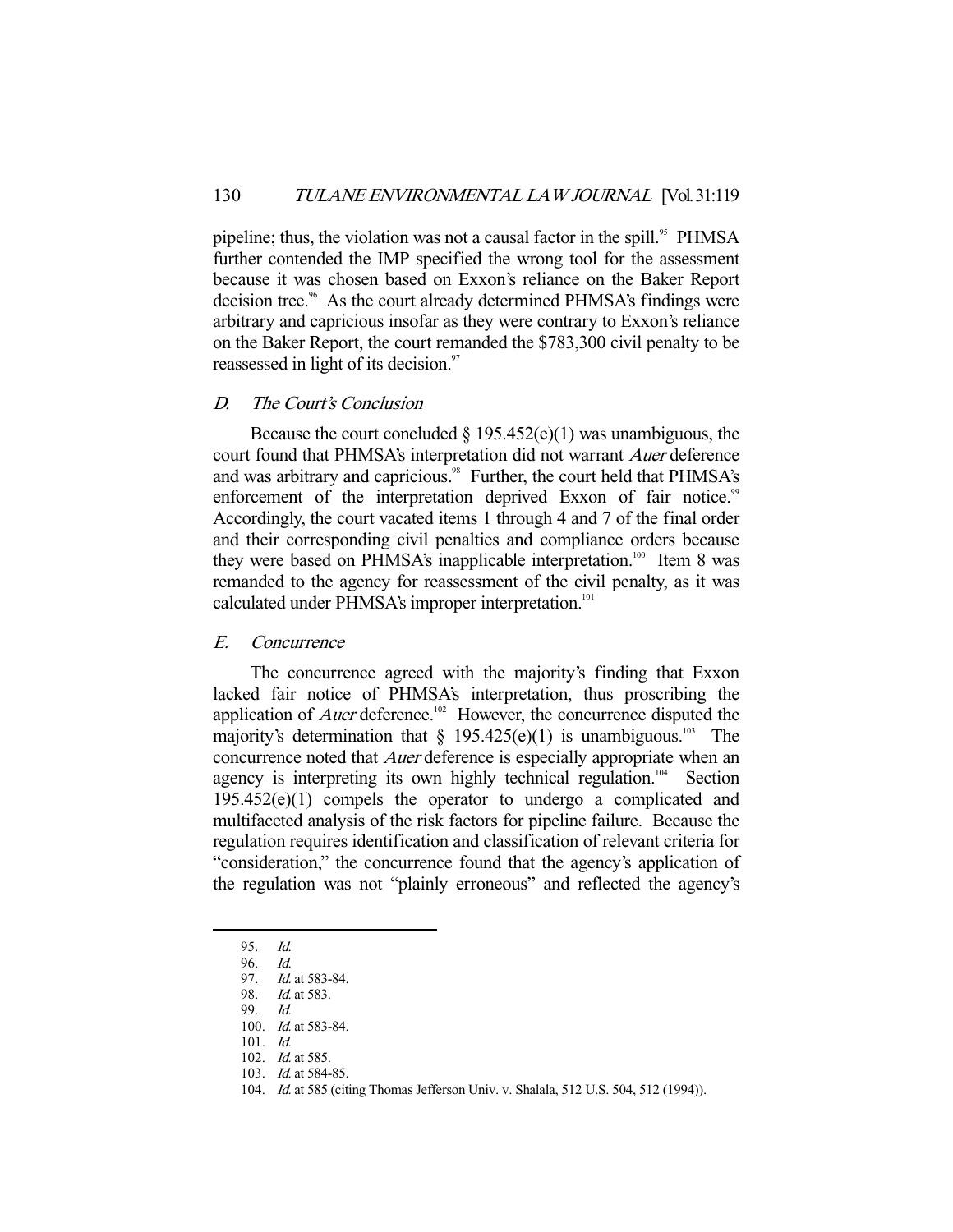considered judgment.<sup>105</sup> The concurrence found conflicting guidance in the Baker Report as further evidence of ambiguity.<sup>106</sup> Accordingly, the concurrence disagreed with the majority's decision to supplant its own interpretation of  $\S 195.452(e)(1)$  in place of PHMSA's interpretation.<sup>107</sup>

#### IV. ANALYSIS

 The noted case provides a straightforward example of the fair notice standard for granting *Auer* deference in enforcement actions. The court was swayed by Exxon's contention that the regulation's language itself did not notify Exxon how PHMSA would attempt to enforce the regulation.108 The court further found that PHMSA's interpretation that faulted Exxon for relying on the Baker Report, despite its own promulgation of the Baker Report, was arbitrary and capricious.<sup>109</sup> Accordingly, when reviewing PHMSA's finding that Exxon violated § 195.452(e)(1), the court correctly found PHMSA denied Exxon fair notice by enforcing an interpretation that was contrary to the agency's previous interpretations and reliance on the Baker Report.<sup>110</sup> There is no dispute that  $\S 195.452(e)(1)$  unambiguously places a process-based requirement on pipeline operators to "consider" all the relevant risk factors. However, there is ambiguity with regard to what is required for a sufficient consideration process.

Under the *Anthony* standard, a court determines if a statute is ambiguous by looking to the regulation's plain language.<sup>111</sup> The court reasoned that while the language, structure, and purpose of the regulation were not so broad as to require the petitioner's interpretation of the regulation, the considered elements preclude the agency's interpretation in the enforcement action.<sup>112</sup> The court further supported its reasoning by applying authorities that require consideration of the regulation as a whole and contextual interpretation.<sup>113</sup> In *Auer*, the Court noted broad language in the relevant regulation with regard to the Secretary's authority to weigh "reductions in pay" based on "variations in the quality

<sup>105.</sup> See id. at 584-85 (citing Bowels v. Seminole Rock & Sand Co., 325 U.S. 410, 414 (1945)).

 <sup>106.</sup> Id. at 585.

 <sup>107.</sup> Id.

 <sup>108.</sup> Id. at 580.

 <sup>109.</sup> Id. at 576-77.

<sup>110.</sup> See id. at 578-80.

 <sup>111.</sup> Anthony v. United States, 520 F.3d 374, 380 (5th Cir. 2008).

 <sup>112.</sup> Id.

 <sup>113.</sup> Id.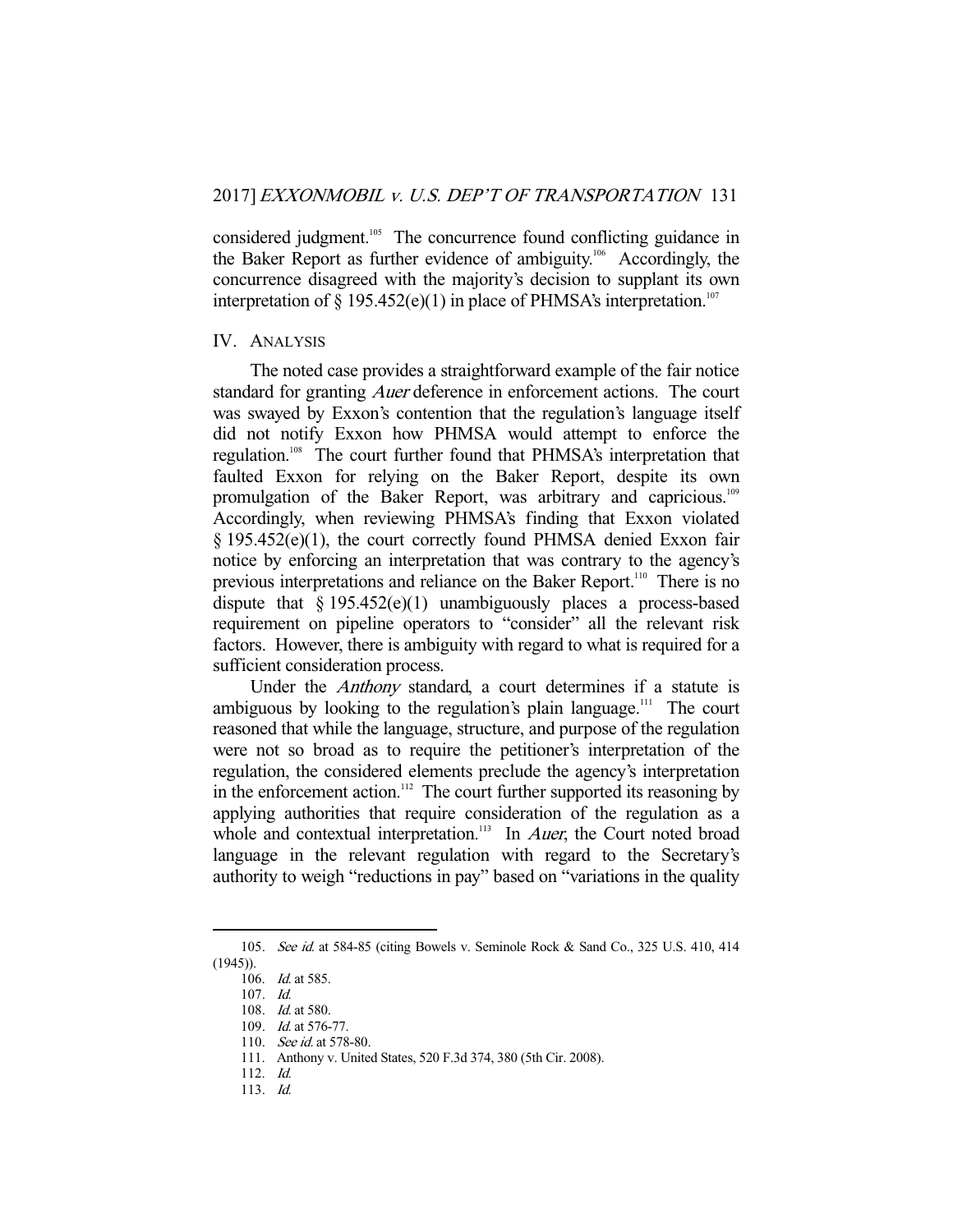or quantity of the work performed."<sup>114</sup> In *Auer* and *Anthony*, the Supreme Court and the Fifth Circuit stressed that in reviewing an agency's interpretation, a rule that forces the agency to narrowly construe its own regulation makes little sense, as the agency itself created the broadly defined regulation.<sup>115</sup> These authorities afforded deference to the agency where the broadly worded regulations required determinations based on several factors, which could be reasonably construed multiple ways that effectuate the purpose of the regulation.<sup>116</sup>

 The relevant statute in the noted case states, "[a]n operator must base the assessment schedule on all risk factors that reflect the risk conditions on the pipeline segment. The factors an operator must consider include, but are not limited to  $\dots$ <sup>2117</sup> Applying the reasoning from Anthony and Auer, the plain meaning of the regulation requires the operator to create an assessment schedule "subject to" or "in consideration of" all risk factors in a way consistent with the regulatory framework. Like the regulations at issue in Anthony and Auer, the regulation in the noted case presents broad language in a structure that requires discretionary determinations by the agency.<sup>118</sup> Where the "risks" to "consider" include multiple highly technical factors, it would seem that regulation could be construed in more than one way that effectuates its purpose.

 The court provided its own definition for the meaning of "consideration" within the regulation: "[to] carefully undergo an informed decision-making process in good faith, reasonably taking into account all relevant risk factors in reaching a decision."119 By providing its own standard for consideration, the court proscribed PHMSA's interpretation, which held Exxon to different higher standard given the particular risk factors for the Pegasus Pipeline. The court's interpretive exercise shows that within the process-based requirement of the regulation, there is room for interpretation of what is required of pipeline operators and the agency. The court's methodology can be understood as an inquiry into the reasonableness of the different interpretations provided by Exxon and PHMSA. Auer holds that an agency's interpretation of its own ambiguous regulation is controlling unless clearly erroneous or inconsistent with the regulation.<sup>120</sup> As the court in

 <sup>114.</sup> Auer v. Robbins, 519 U.S. 452, 456 (1997) (citing 29 C.F.R § 541.118(a) (2017)).

 <sup>115.</sup> Anthony, 520 F.3d at 380.

<sup>116.</sup> *Id.; see also* 29 C.F.R § 541.118(a); 26 C.F.R § 20.7520-3(b)(1)(ii) (2017).

 <sup>117. 49</sup> C.F.R. § 195.452(e)(1) (2017).

<sup>118.</sup> See id.; 29 C.F.R § 541.118(a); 26 C.F.R § 20.7520-3(b)(1)(ii).

 <sup>119.</sup> ExxonMobil Pipeline Co. v. U.S Dep't of Transp., 867 F.3d 564, 573 (5th Cir. 2017).

 <sup>120.</sup> Auer v. Robbins, 519 U.S. 452, 461 (1997).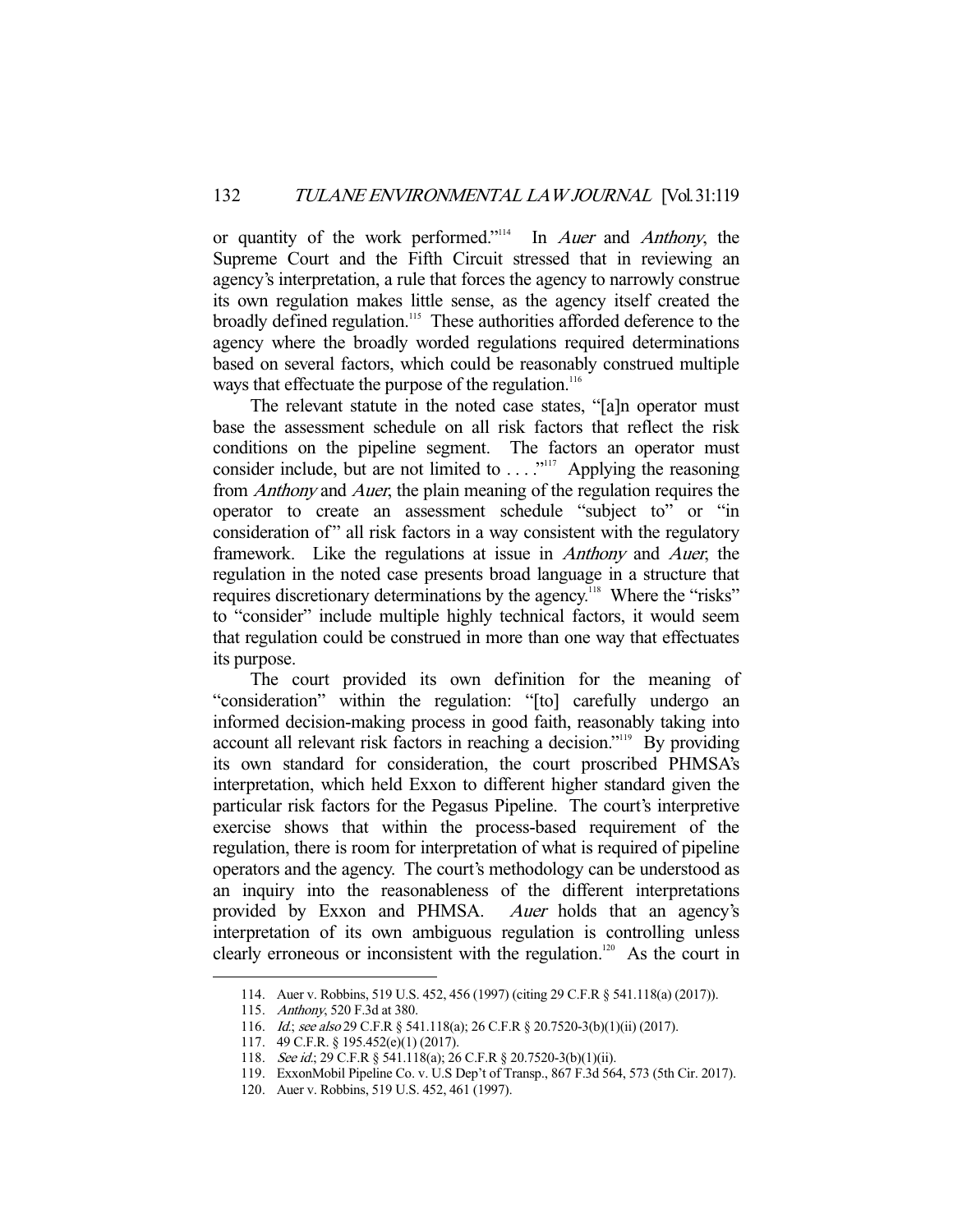the noted case seems to consider whether PHMSA's interpretation is consistent with meaning of the regulation, under *Auer* that inquiry necessarily arises only once the regulation is deemed ambiguous. Thus, the court tacitly acknowledges the ambiguity of the regulation through its analysis of PHMSA's interpretation and creation of its own definition of "consider."

PHSMA's interpretation would certainly seem to be a "*post hoc*" rationalization under the court's interpretation of the consideration standard in the regulation. This reasoning casts PHMSA's interpretation as a last-ditch effort to punish Exxon for the Mayflower spill. However, PHMSA's interpretation reflects the fair and considered judgment of the agency if PHMSA is not precluded from compelling certain outcomes upon consideration of certain risk factors. The agency promulgated § 195.452(e)(1) and under tremendously narrow circumstances found that sufficient consideration compelled a specific determination. If the goal of the regulation is to create effective IMPs, it would seem that PHMSA's interpretation is a meaningful way to effectuate that purpose.

 The holding in the noted case unequivocally affirms the significance and strength of the fair notice standard. However, the court's decision reflects an assumption that PHMSA was trying to abuse Auer deference by "promulgat[ing] vague and open-ended regulations that they can later interpret as they see fit, thereby 'frustrat[ing] the notice and predictability purposes of rulemaking."<sup>121</sup> While this concern is entirely appropriate, not all broadly worded regulations are created to grant arbitrary and potentially abusive power to the agencies that create them. The court in the noted case could have relieved Exxon of arbitrary and capricious enforcement by looking only to the fair notice requirement. By finding  $\S 195.425(e)(1)$  unambiguous, the court altered PHMSA's ability to enforce the Pipeline Safety Regulations in their current form, regardless of fair notice. While courts should seek to prevent the abuse of *Auer* deference, they should do so in a way that respects the necessity of agency expertise in interpreting regulations for highly complex subject matter.

#### V. CONCLUSION

-

 Given the extraordinary and diverse risks associated with the transportation of hazardous materials through high consequence areas, it is logical for PHMSA and pipeline operators to be able to interpret the

 <sup>121.</sup> Christopher v. SmithKline Beecham Corp., 567 U.S. 142, 158 (2012) (quoting Talk America, Inc. v. Michigan Bell Tel. Co., 564 U.S 50, 69 (2011) (Scalia, J., concurring)).